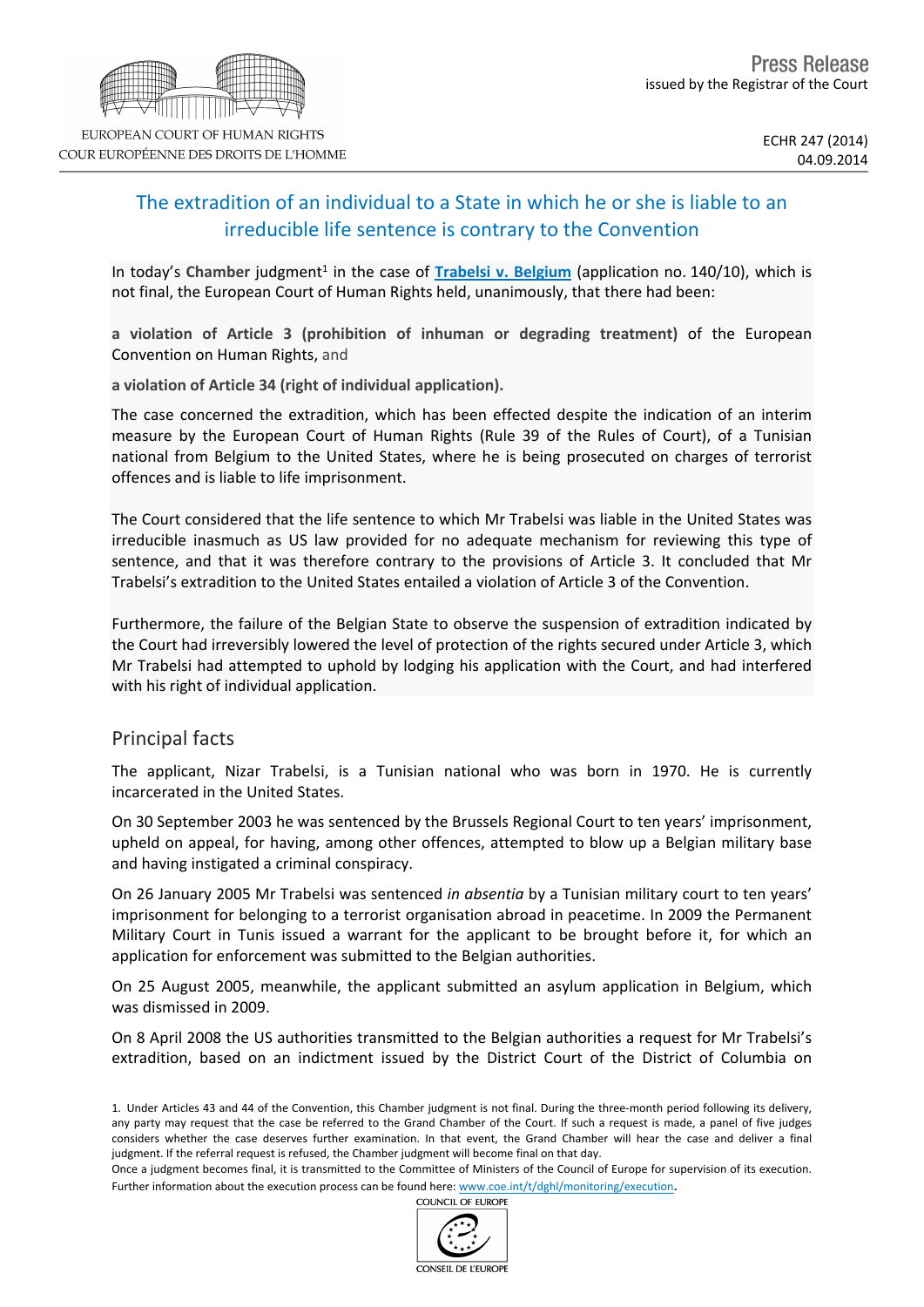16 November 2007. The indictment included four charges against Mr Trabelsi for offences relating to Al-Qaeda-inspired acts of terrorism*,* specifying that for the first two charges he was liable to a sentence of life imprisonment and for the other two a fifteen-year term.

On 19 November 2008 the Nivelles Regional Court declared the arrest warrant issued by the US District Court enforceable *vis-à-vis* offences other than those of which Mr Trabelsi had already been convicted in Belgium. His subsequent appeals against that decision were dismissed.

On 10 June 2010 the Brussels Court of Appeal issued a favourable opinion on Mr Trabelsi's extradition, specifying a number of conditions, including the fact that the death penalty should not be imposed on him or, failing that, should not be enforced, that the life sentence should be accompanied by the possibility of commutation of sentence and that Mr Trabelsi should not be reextradited to a third country without the agreement of Belgium. By a diplomatic note of 10 August 2010 the US authorities repeated their guarantees in this respect.

On 23 November 2011 the Minister for Justice, drawing on the assurances provided by the US authorities, adopted a ministerial decree granting the applicant's extradition to the US Government.

Meanwhile, on 6 December 2011 Mr Trabelsi lodged a request with the European Court of Human Rights for the indication of an interim measure pursuant to Rule 39 of the Rules of Court with a view to suspending his extradition. On the same day the Court acceded to his request and indicated to the Belgian Government that it should not extradite Mr Trabelsi to the United States. The Belgian Government submitted several requests for the lifting of this measure, which was nonetheless maintained for the duration of the proceedings before the Court.

On 3 October 2013 Mr Trabelsi was extradited to the United States, where he was immediately detained.

## Complaints, procedure and composition of the Court

Mr Trabelsi complained that his extradition to the United States of America would expose him to treatment incompatible with Article 3 (prohibition of inhuman or degrading treatment). He contended that some of the offences for which his extradition had been granted carried a maximum life prison sentence which was irreducible *de facto,* and that if he were convicted he would have no prospect of ever being released. Still under Article 3 (prohibition of inhuman or degrading treatment), he also complained of his conditions of detention in Belgium, particularly the numerous transfers to which he had been subjected. Relying on Article 6 § 1 (right to a fair trial), he submitted that he had not had the benefit of a fair trial or the safeguards which should have accompanied criminal proceedings during the judicial procedure for enforcement of the US arrest warrant. He also alleged that his extradition entailed a violation of Article 4 of Protocol No. 7 (right not to be tried or punished twice). Furthermore, he complained that his extradition to the United States constituted interference with his private and family life in Belgium, in breach of Article 8 (right to respect for private and family life). Lastly, under Article 34 (right of individual application), he complained that his extradition to the US had taken place in breach of the interim measure indicated by the Court by virtue of Rule 39 of the Rules of Court.

The application was lodged with the European Court of Human Rights on 23 December 2009.

Judgment was given by a Chamber of seven judges, composed as follows:

Mark **Villiger** (Liechtenstein), *President*, Ann **Power-Forde** (Ireland), Ganna **Yudkivska** (Ukraine), André **Potocki** (France), Paul **Lemmens** (Belgium), Helena **Jäderblom** (Sweden),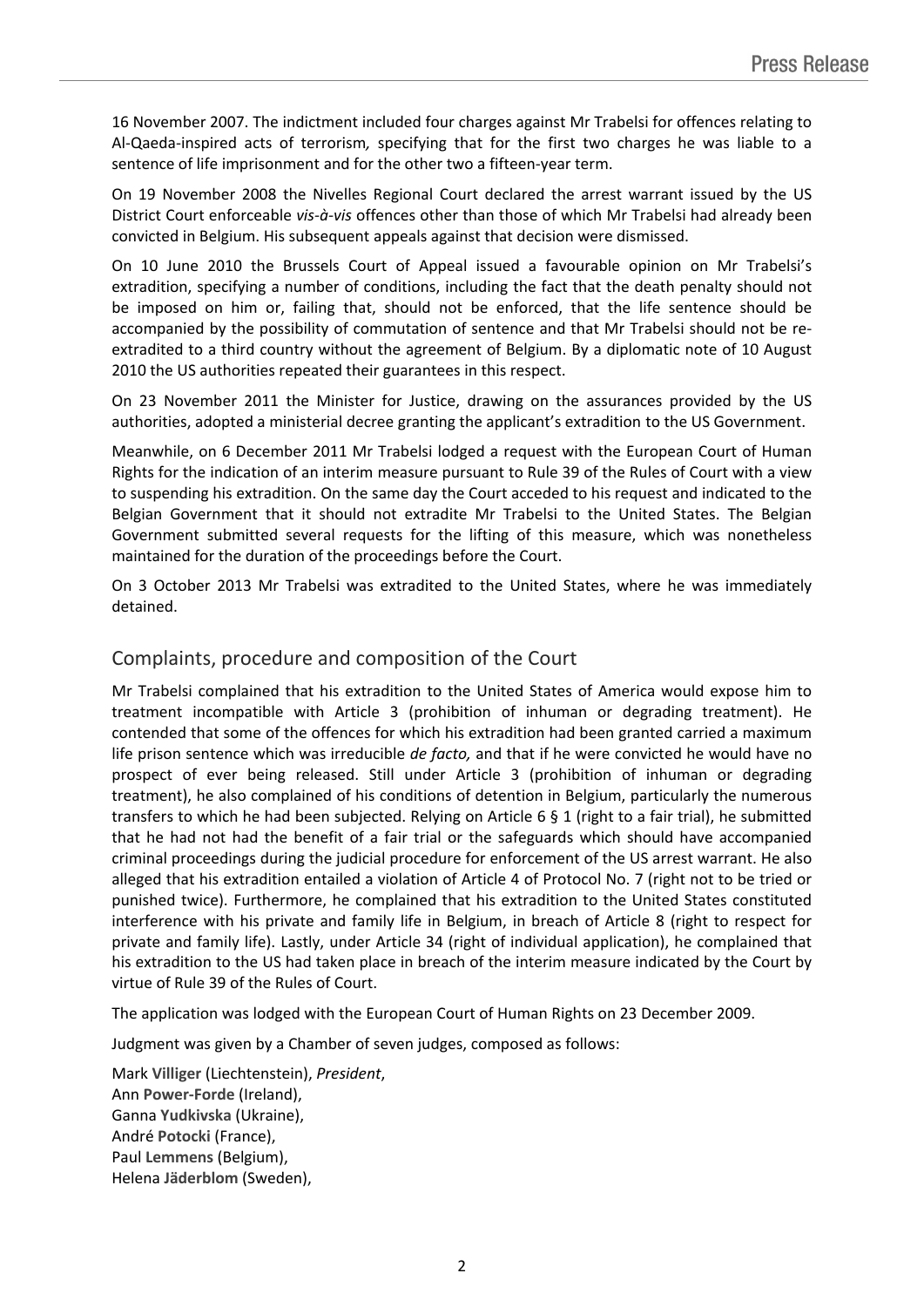Aleš **Pejchal** (the Czech Republic),

and also Claudia **Westerdiek**, *Section Registrar.*

### Decision of the Court

#### Article 3 (with regard to the applicant's extradition to the United States)

The Court firstly reiterated that the imposition of a sentence of life imprisonment on an adult offender was not in itself prohibited by any Article of the Convention, provided that it was not disproportionate. On the other hand, if it was to be compatible with Article 3 such a sentence should not be irreducible *de jure* and *de facto*. In order to assess this requirement the Court had to ascertain whether a life prisoner could be said to have any "prospect of release" and whether national law afforded the "possibility of review" of a life sentence with a view to its commutation, remission, termination or the conditional release of the prisoner<sup>2</sup>. Moreover, the prisoner had to be informed of the terms and conditions of this review possibility at the outset of his sentence<sup>3</sup>.

The Court then observed that Article 3 implied an obligation on Contracting States not to remove a person to a State where he or she would run the real risk of being subjected to prohibited illtreatment. In matters of removal of aliens, the Court affirmed that, in accordance with the preventive aim of Article 3, this risk had to be assessed before the persons concerned actually suffered a penalty or treatment of a level of severity proscribed by this provision, which meant, in the present case, before Mr Trabelsi's possible conviction in the United States.

In the present case the Court considered that in view of the gravity of the terrorist offences with which Mr Trabelsi stood charged and the fact that a sentence could only be imposed after the trial court had taken into consideration all relevant mitigating and aggravating factors, a discretionary<sup>4</sup> life sentence would not be grossly disproportionate.

The Court held, however, that the US authorities had at no point provided any concrete assurance that Mr Trabelsi would be spared an irreducible life sentence. It also noted that, over and above the assurances provided, while US legislation provided various possibilities for reducing life sentences (including the Presidential pardon system), which gave Mr Trabelsi some "prospect of release", it did not lay down any procedure amounting to a mechanism for reviewing such sentences for the purposes of Article 3.

Therefore, the life imprisonment to which Mr Trabelsi might be sentenced could not be described as reducible, which meant that his extradition to the United States had amounted to a violation of Article 3.

#### Article 34

The Court mentioned the crucial importance of and the vital role played by interim measures under the Convention system.

It noted that by acting in breach of the interim measure indicated by the Court pursuant to Rule 39, the respondent State had deliberately and irreversibly lowered the level of protection of the rights set out in Article 3 of the Convention which Mr Trabelsi had endeavoured to uphold by lodging his application with the Court. The extradition had, at the very least, rendered any finding of a violation of the Convention otiose, as Mr Trabelsi had been removed to a country which was not a Party to

<sup>2</sup> *Kafkaris v. Cyprus*, no. 21906/04 (GC), § 98, 12 February 2008.

<sup>3</sup> *Vinter and Others v. the United Kingdom*, nos. 66069/09, 130/10 and 3896/10 (GC), § 122, 9 July 2013.

<sup>4</sup> "Discretionary" in the sense that the judge can impose a less severe sentence, ordering a set number of years' imprisonment.